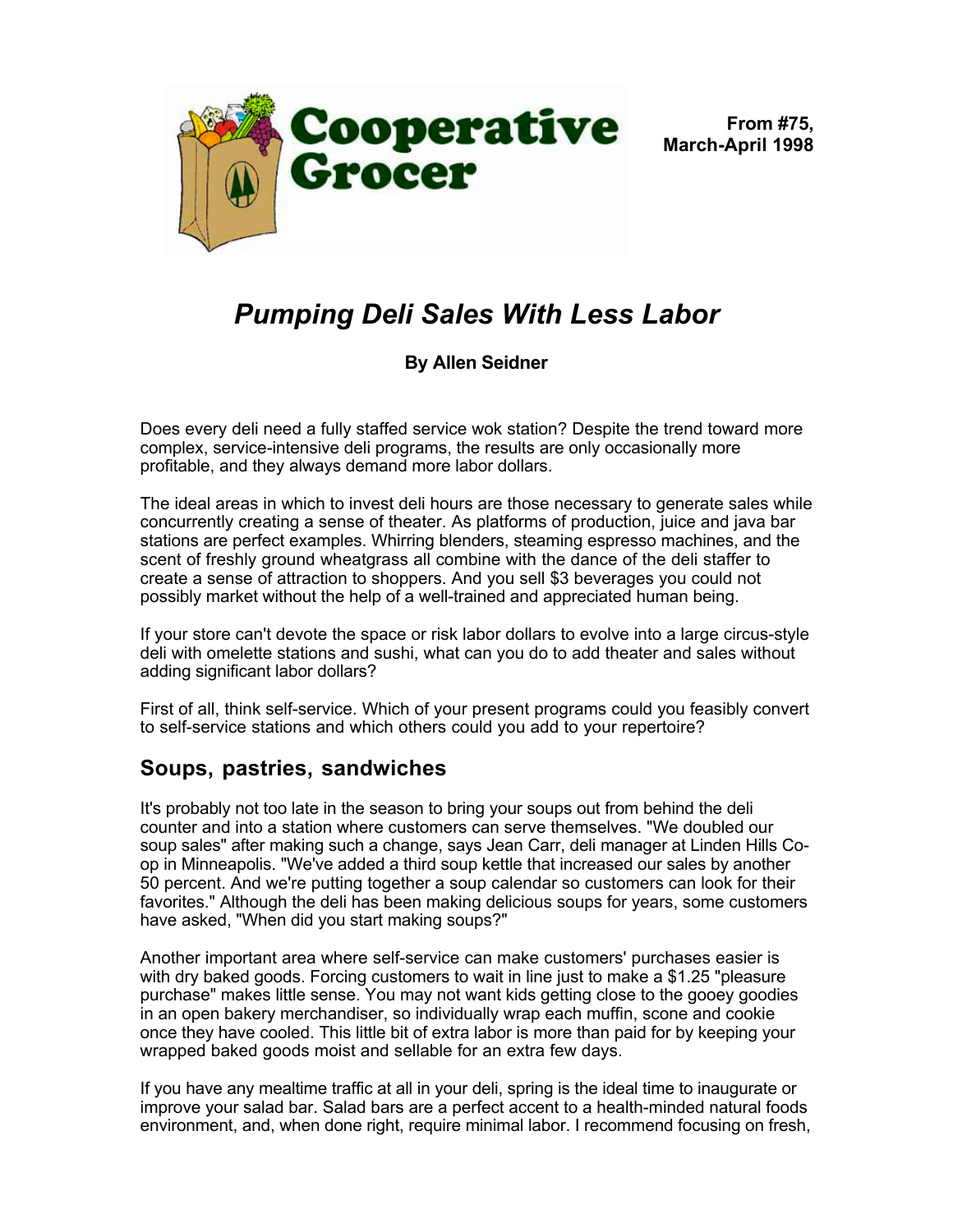bountifully displayed, nicely cut produce. No head lettuce, no Jell-O, and a minimal number of inexpensive, popular salads. Offering such items as fresh cilantro, jicama, or radicchio will give your bar a unique appeal.

Your bar shouldn't be a dumping ground for every last bit of 5-day-old pasta salad, though it is an appropriate vehicle for moving some overstocks. Make your salad dressings from scratch to help set yourself apart from other bars and to cut costs. You might add a warming oven next to your bar for baked potatoes, dinner rolls or garlic bread.

If you have a full-service deli case with rows of filled bowls and trays, and your margin percentage is shy of the high 60s and labor rate above the mid-30s, even a handful of tweaks like these probably will not make a large enough impact. You might want to more fully convert your deli into a far less service-dependent department with a larger prepack merchandiser.

Cutting service positions does not mean cutting staff so much as it means using staff more appropriately. You can shift the labor from setting up, maintaining and closing down the full-service case to additional production and packaging hours. A 16-foot full-service case can hold about 32 bowls and trays of food. But a 12-foot, 6-deck self-service merchandiser can hold 144 SKUs. And overstaffing your mealtime rush periods to capture all potential sales becomes a thing of the past when you permit bunches of shoppers to surround your self-service case.

In one deli I managed, we replaced our 20-foot full-service case with a 12-foot self service case. More deli labor dollars went toward creating a greater number and volume of foods, and we satisfied a greater variety of shoppers' tastes. But far fewer labor dollars went into maintaining and serving from the case. Customers had better access to more products, and our sales grew a full 50 percent in six months, while our labor rate dropped from 46 percent to 35 percent.

## **Making change**

Here are some tips to help you successfully evolve into a more self-service oriented deli:

Plan and coordinate the transition with the greatest possible detail. Make a timeline with all the tasks required and remember to include time for solid staff retraining.

Presentation is critical. Invest in a great display case with the maximum amount of merchandising space, brackets to support slanted shelves and lighting above each shelf.

\* Maintain a service presence in the immediate area so staff can interact with customers and provide samples, while tending to more service-dependent programs such as deli meats or smoothies. Your trimmed down service staff must be comprised of your most personable and invested people.

Publicize to your customers that all of your packaged items are made by your staff, in small batches, in your kitchen. Emphasize that these items are actually fresher because they are not exposed to the open air and fluctuating temperatures of a continually opened display case. You might have the packaging and labeling station within customer view, as this also allows the packager to back up the service staff.

Make sure all of your labeling is correct and specific. List every ingredient in order of predominance in the recipe. Program your scale to print only "sell by" dates, which are 2-3 days before an "eat by" date.